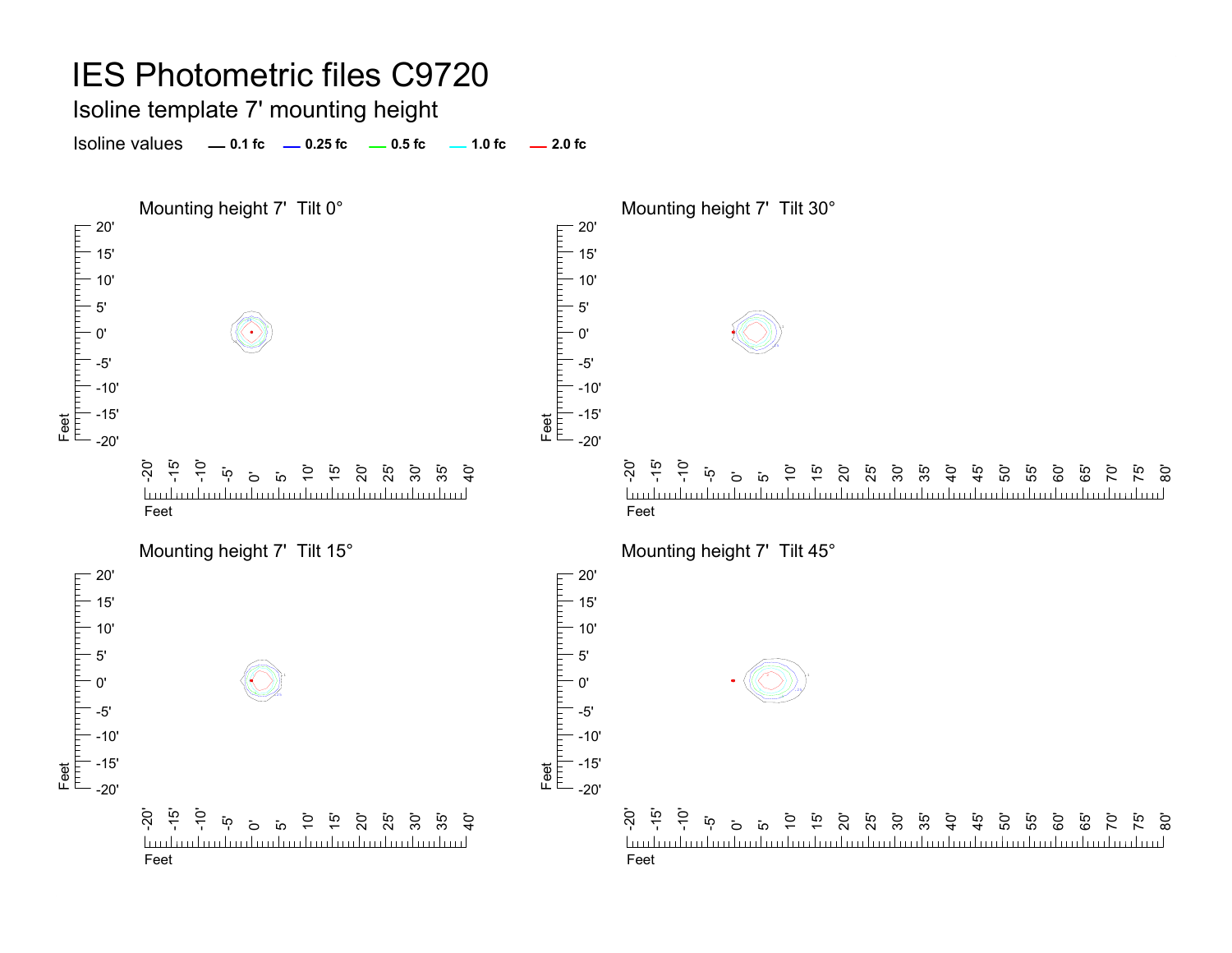Isoline template 9' mounting height

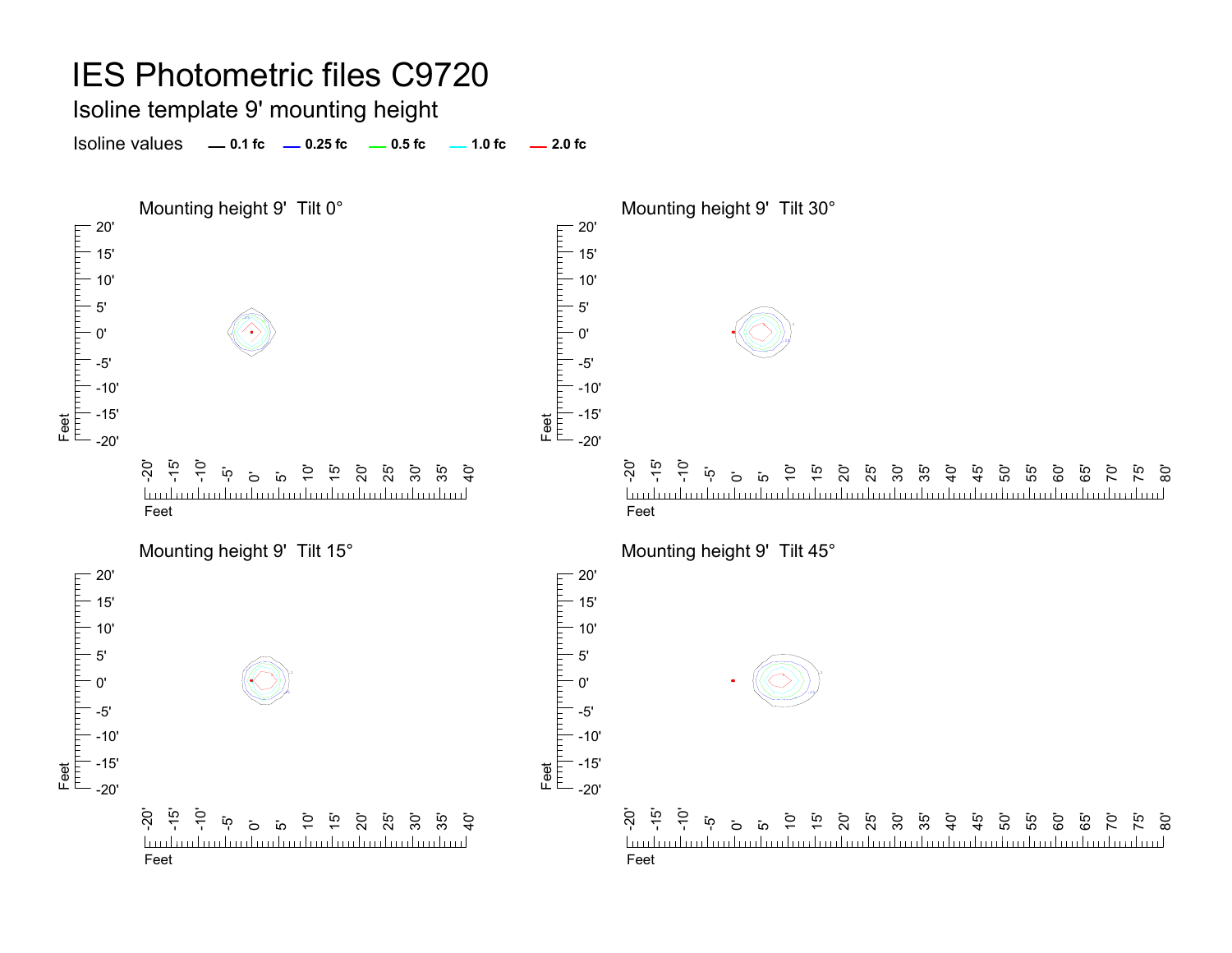#### IES Photometric files C9720 Isoline template 11' mounting height Isoline values **0.1 fc 0.25 fc 0.5 fc 2.0 fc 1.0 fc** Mounting height 11' Tilt 0° Mounting height 11' Tilt 30°  $-20'$ 20' 15' 15' 10' 10' 5' 5' .25.5.10'0' .1 $2.27$ Feet<br>|<sup>|||||</sup>||<sup>|||||||||</sup>| -5'-5' -10'-10' -15' -15' Feet -20'-20' $\overline{S}$ -15'  $\frac{1}{2}$ -20' - 5<br>-7 -10' 10' 15' 30' 10' 15' 35'  $\mathbf{\ddot{o}}$ 0<br>25<br>25 ີ 55<br>ີ  $\mathcal{G}$  $\mathbf{\ddot{o}}$  $\overline{a}$ 20' 25' 30'  $\frac{5}{4}$ ្នុ<br>+ 50' 55<br>55 <u>تہ</u> <u>ක</u>  $\overline{a}$  $\overline{1}$  $\overline{1}$ 60' 85 70' <u>landan barbarbarbarbarbarbarbarbarbar</u> milim kuuluuden kendemberikuuduuduuduuduuduu <u>landan barbarbar</u>l FeetFeetMounting height 11' Tilt 15° Mounting height 11' Tilt 45°  $-20$ 20' 15' 15' 10' 10' 5'5' 5 V V 0'0'  $\sim$  25 -5' -5' -10' -10' -15' -15' Feet Feet  $-20'$ -20' -20' -15'  $\frac{1}{2}$ -20' -15' -10' .<br>25' 30' 55' ້ທຸ 10' 15' 20' 35'  $\ddot{5}$ ້ເ<u>ດ</u> ្ម ភូ ភូ ភូ .<br>ន ន ន ន 40'  $\frac{45}{4}$ 50' 60' 65'  $\overline{5}$ 75' ික ة ق <u>hudmahaalaalaalaalaalaalaalaalaa</u>

Feet

Feet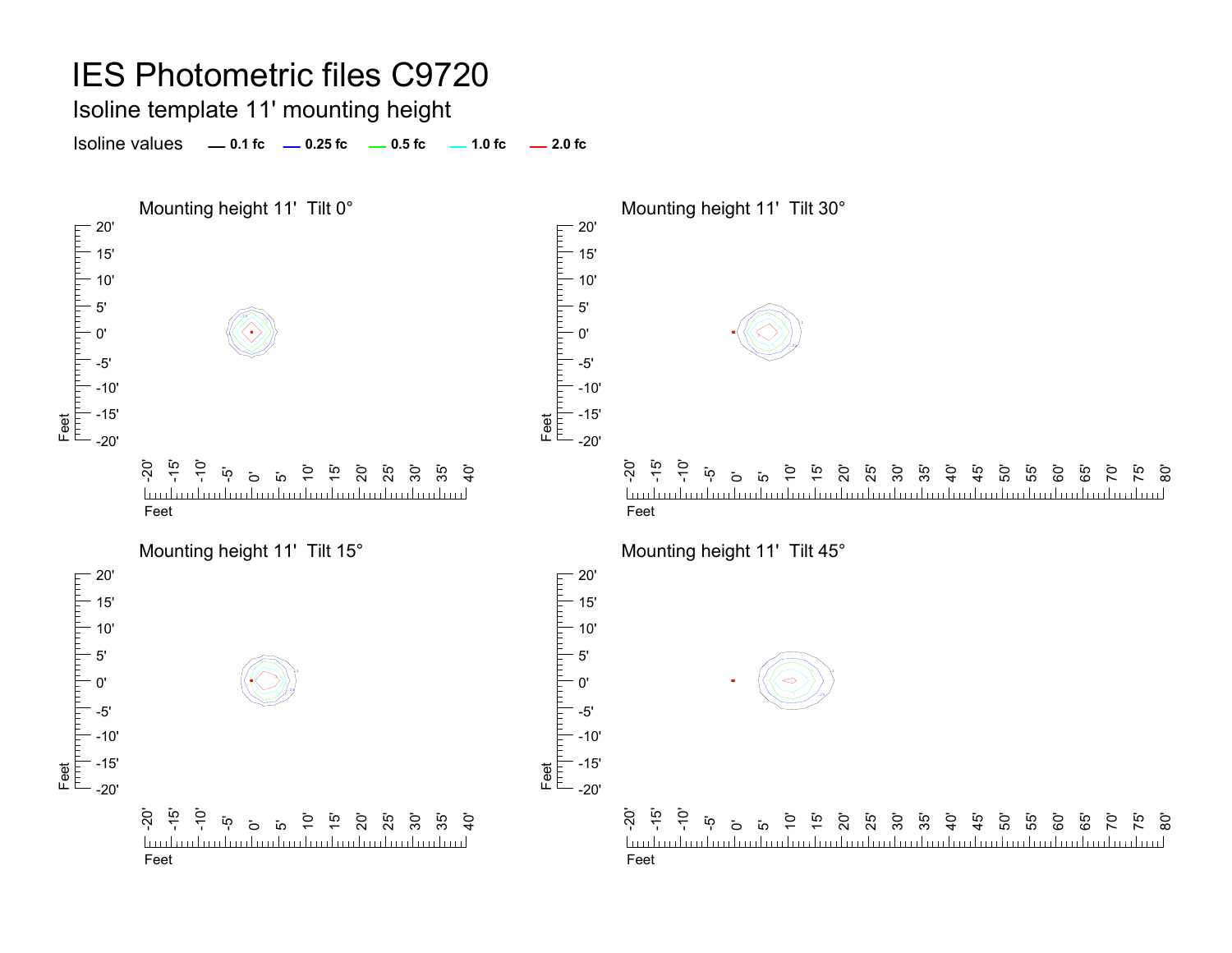Isoline template 15' mounting height

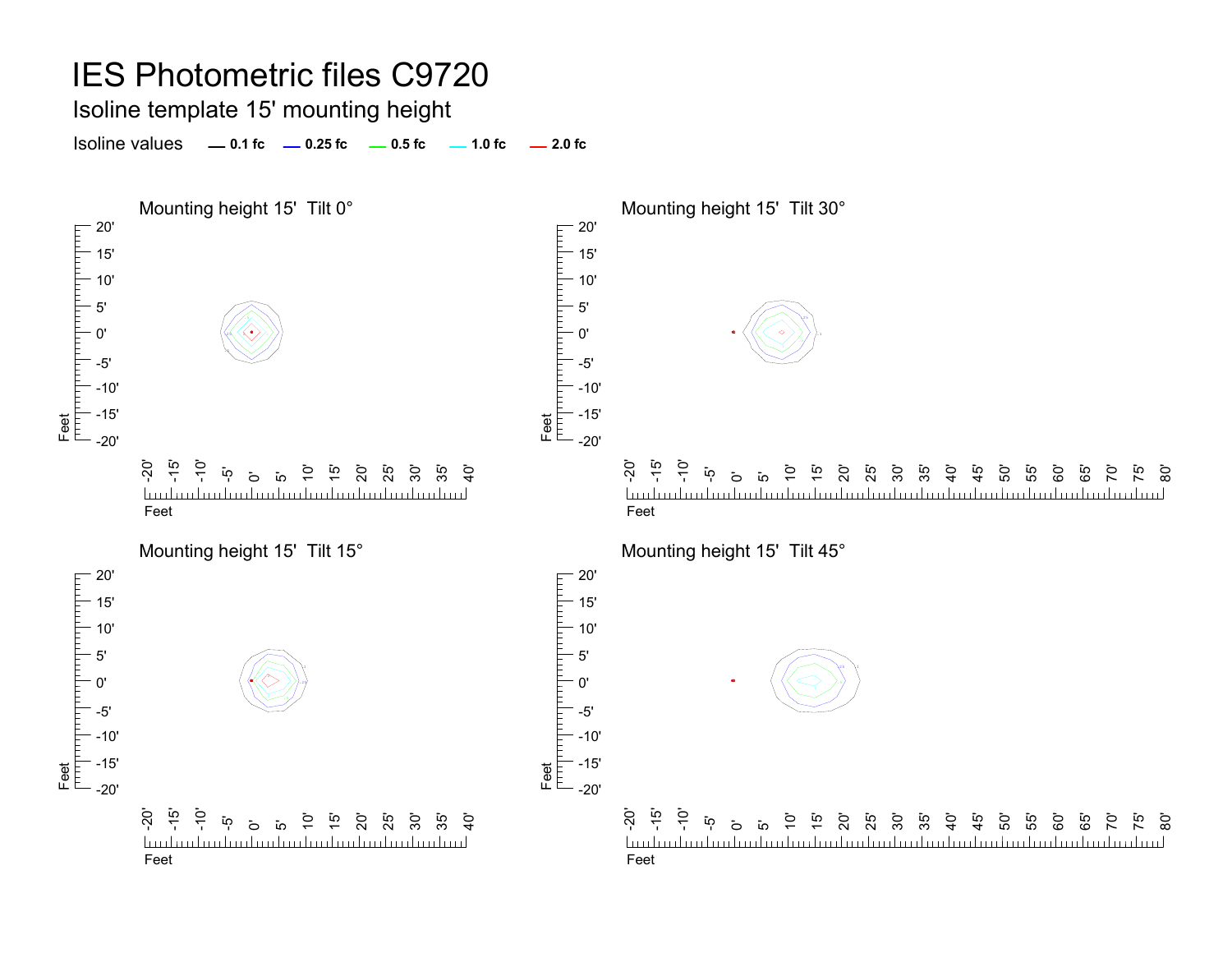Isoline template 20' mounting height

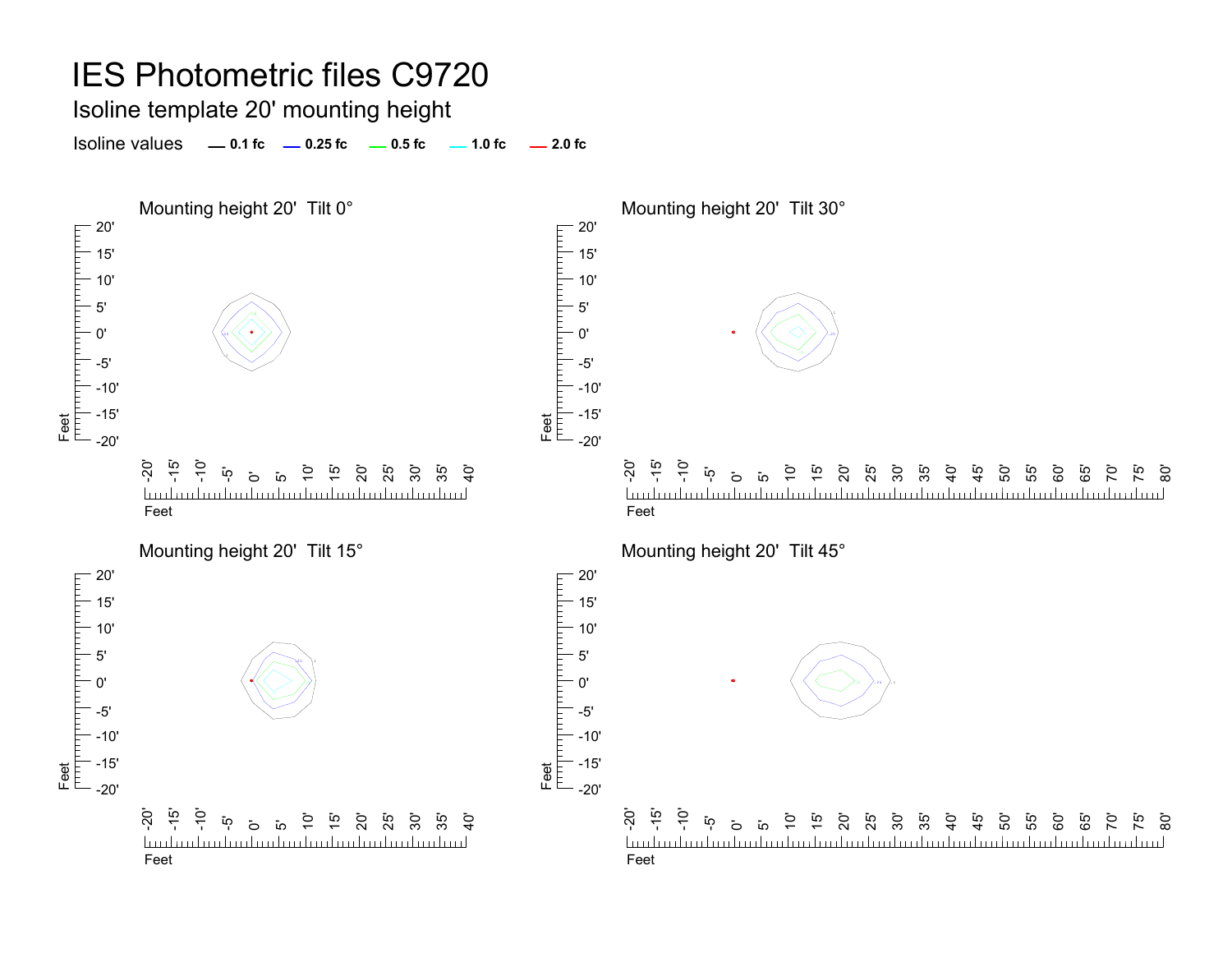Isoline template 25' mounting height

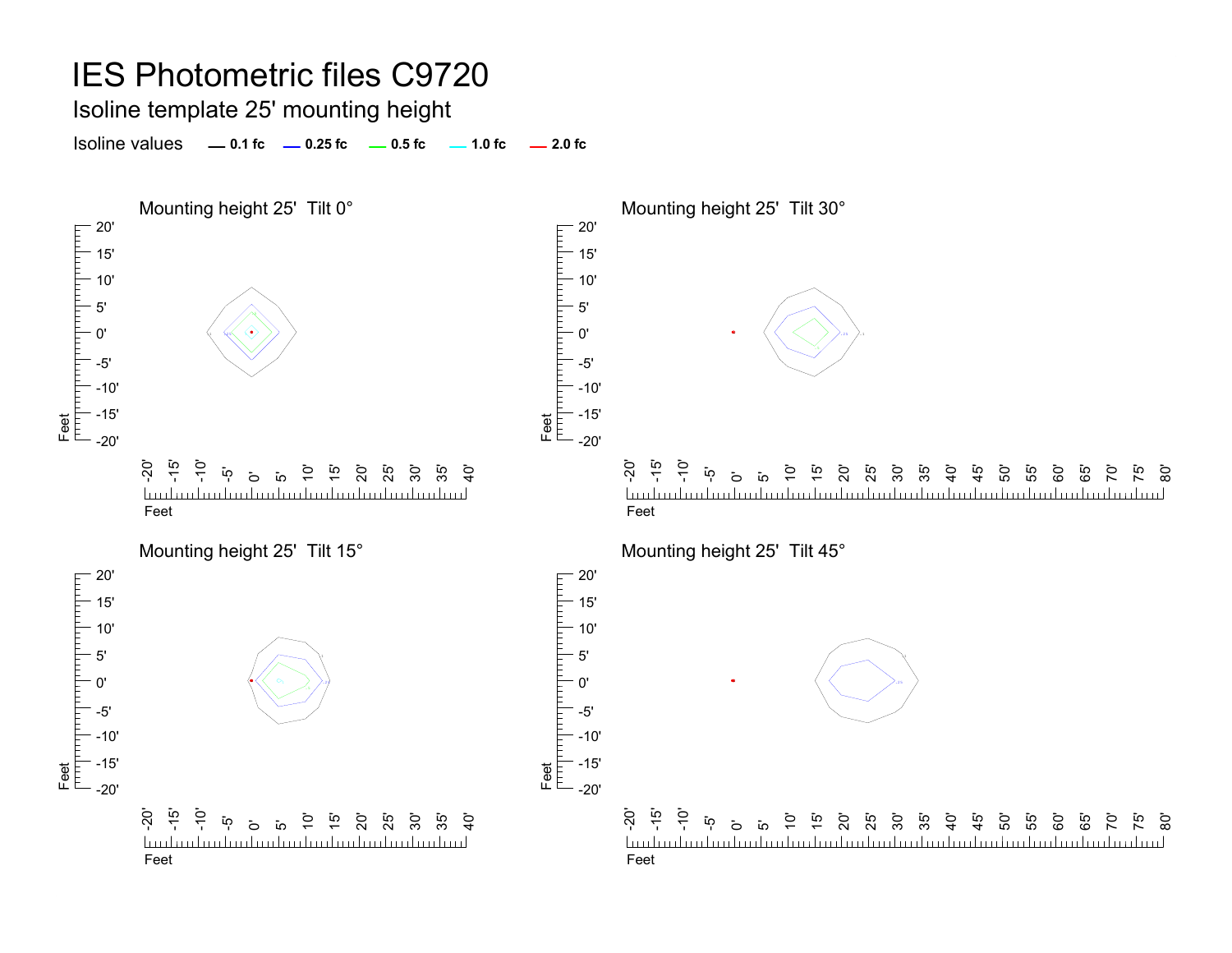Isoline template 30' mounting height